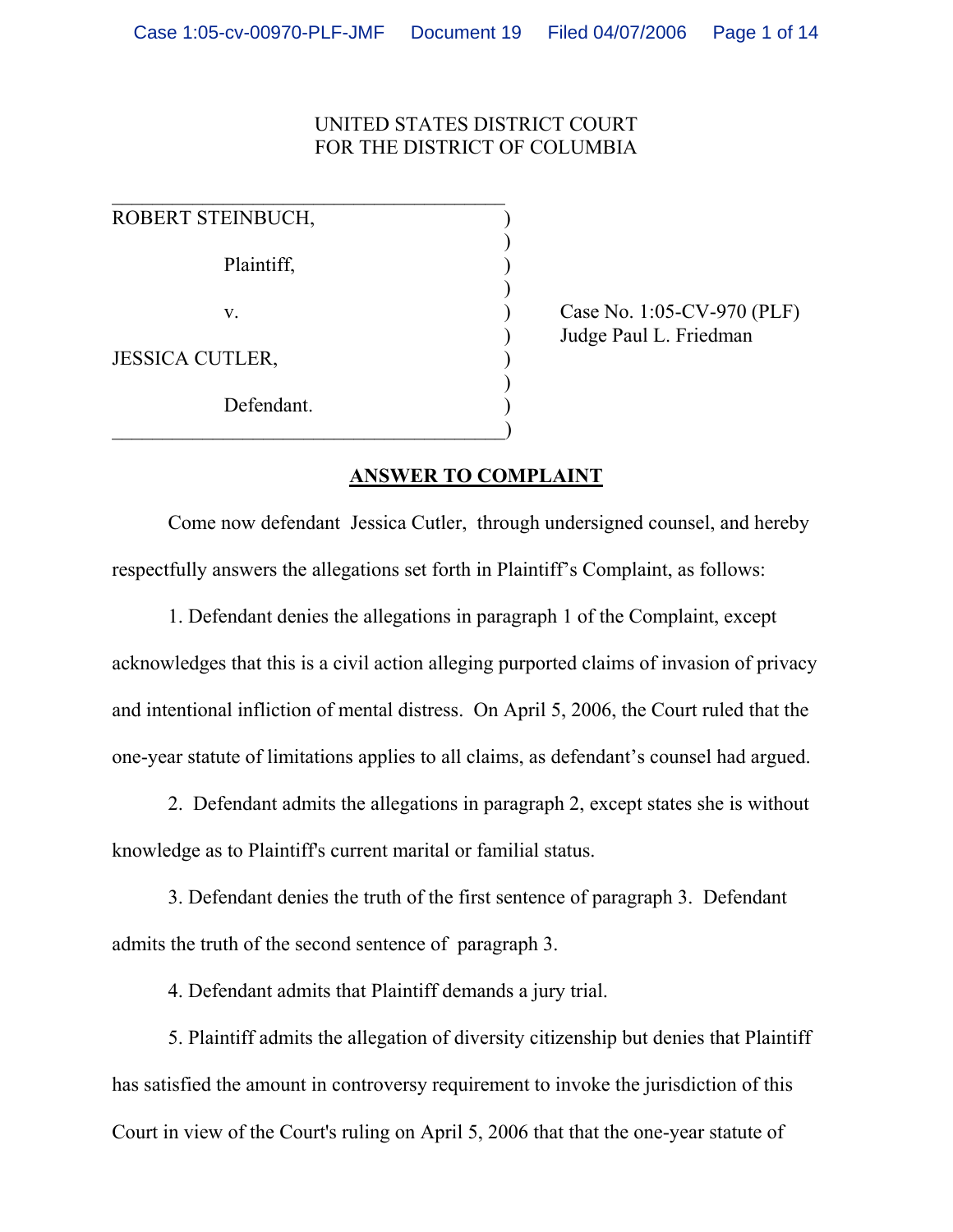limitations applies to all claims. Even if, *arguendo*, the May 18, 2004 blog posting were not barred by the statute of limitations under the "single publication rule," Mullin v. Washington Free Weekly, Inc., 785 A.2d 296, 298 n. 2 (D.C. 2001), citing Ogden v. Ass'n of the U.S. Army, 177 F. Supp. 498, 499-502 (D.D.C. 1959), Plaintiff has failed to allege any damage that stems from said blog posting of May 18, 2004, and hence Plaintiff has failed to meet the amount in controversy requirement to invoke the jurisdiction of the Court. Defendant reserves all rights and claims to attorneys' fees and costs.

6. Defendant denies the allegation of paragraph 6.

7. Defendant denies the allegation of paragraph 7.

8. Plaintiff denies the allegation of paragraph 8 as to the amount in controversy in Plaintiff's Complaint, and incorporates her answer to paragraph 5 above.

9. Defendant admits that venue would otherwise be proper, and incorporates her answer to paragraph 5.

10. Defendant denies the allegations of paragraph 10, except that she admits that on May 5, 2004 she created a blog on Blogger.com with the URL

http://washingtonienne.blogspot.com. in order to maintain a personal diary. Exhibit A to the Complaint contains the critical admission on page 1 thereof: "The original Washingtonienne page was NEVER cached by Google." Exhibit A of the Complaint is part of the Complaint pursuant to Fed.R.Civ.P. Rule 10(c) and even of itself proves this blog was not publicized by defendant in that the blog was never picked up by, cached, indexed or stored by Google. When defendant created her blog, she was asked in the "Settings" area by Blogger.com: "Add you blog to our listings?" Jessica Cutler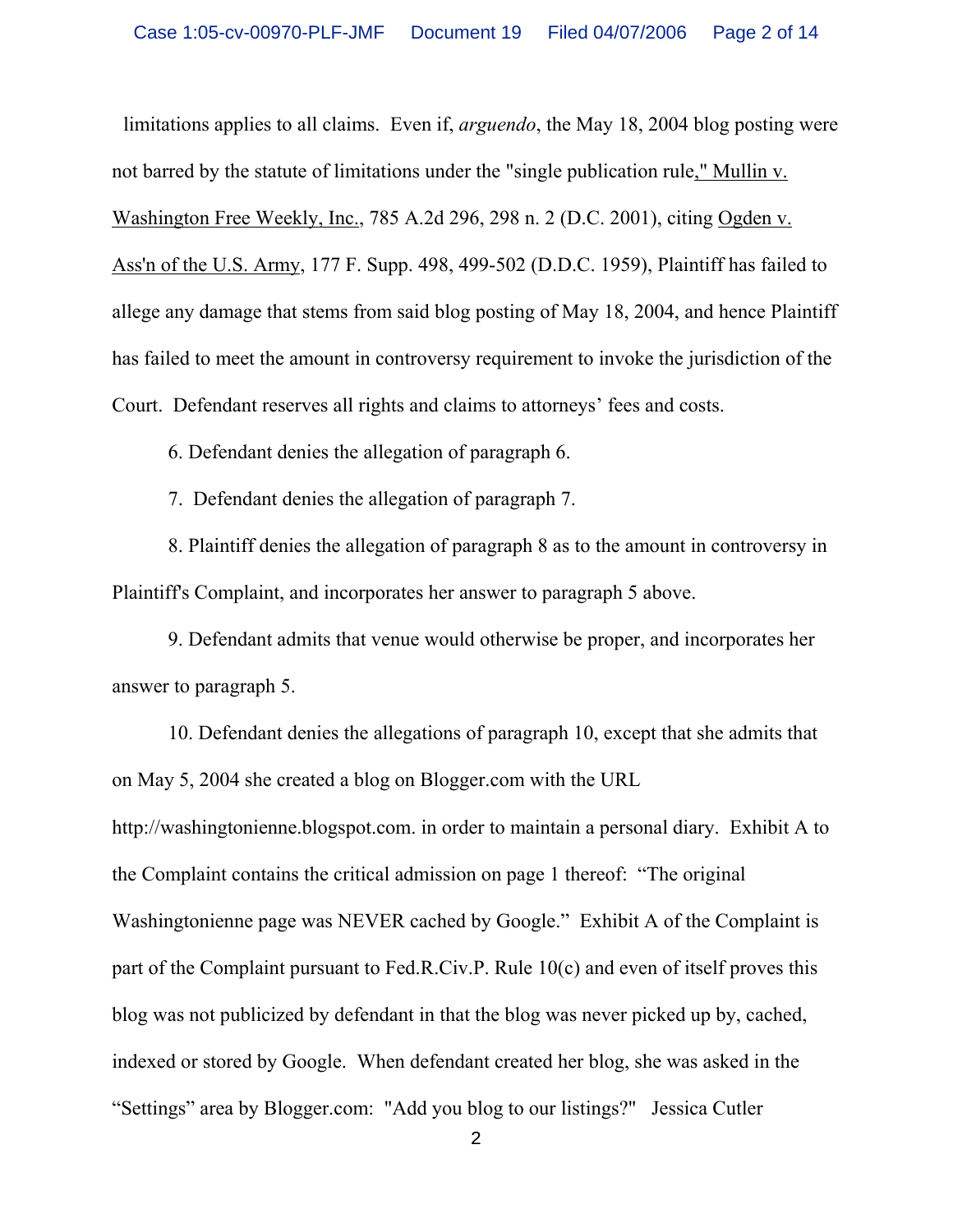answered, 'no' in order to keep her blog private. Defendant denies that she "declined the option of password protection," as there was no such option offered when she created her blog. Defendant denies that she maintained ongoing conversations with strangers via her weblog. Defendant did not publicize her blog. Defendant denies that she identified herself as the "Washingtonienne" on her blog. Defendant's blog was anonymous as she did not identify herself as Jessica Cutler anywhere in the blog. It was impossible to get to Ms. Cutler's Blog site unless one was provided the specific URL, the Internet address. Jessica Cutler gave her URL only to three of her friends, one of whom received her permission to provide the Blog's URL to a fourth person. This was not a public blog – until on May 18, 2004 somebody else gave the blog URL site to the cyber-gossip Internet site, wonkette.com. Defendant did not publicize her blog. Nor does the Complaint allege that defendant turned the blog over to Wonkette.com, and she did not. As soon as her blog became public on May 18, 2004, Jessica Cutler deleted her blog on blogger.com, further evidencing her intention not to publicize her blog. Defendant admits that Exhibit A to the Complaint appears to be a reproduction of her blog, except that (1) page 1 of Exhibit A was authored apparently by a "Kevin at Wizbang" who reposted it without defendant Cutler's permission, and except that (2) the author of Exhibit A added to Ms. Cutler's blog hyperlinks, which hyperlinks were not present in the actual blog that defendant created.

11. Defendant denies the allegations in paragraph 11. At no time did Jessica Cutler create a public blog or give publicity to her blog,

[http://washingtonienne.blogspot.com](http://washingtonienne.blogspot.com/). Defendant admits that she was romantically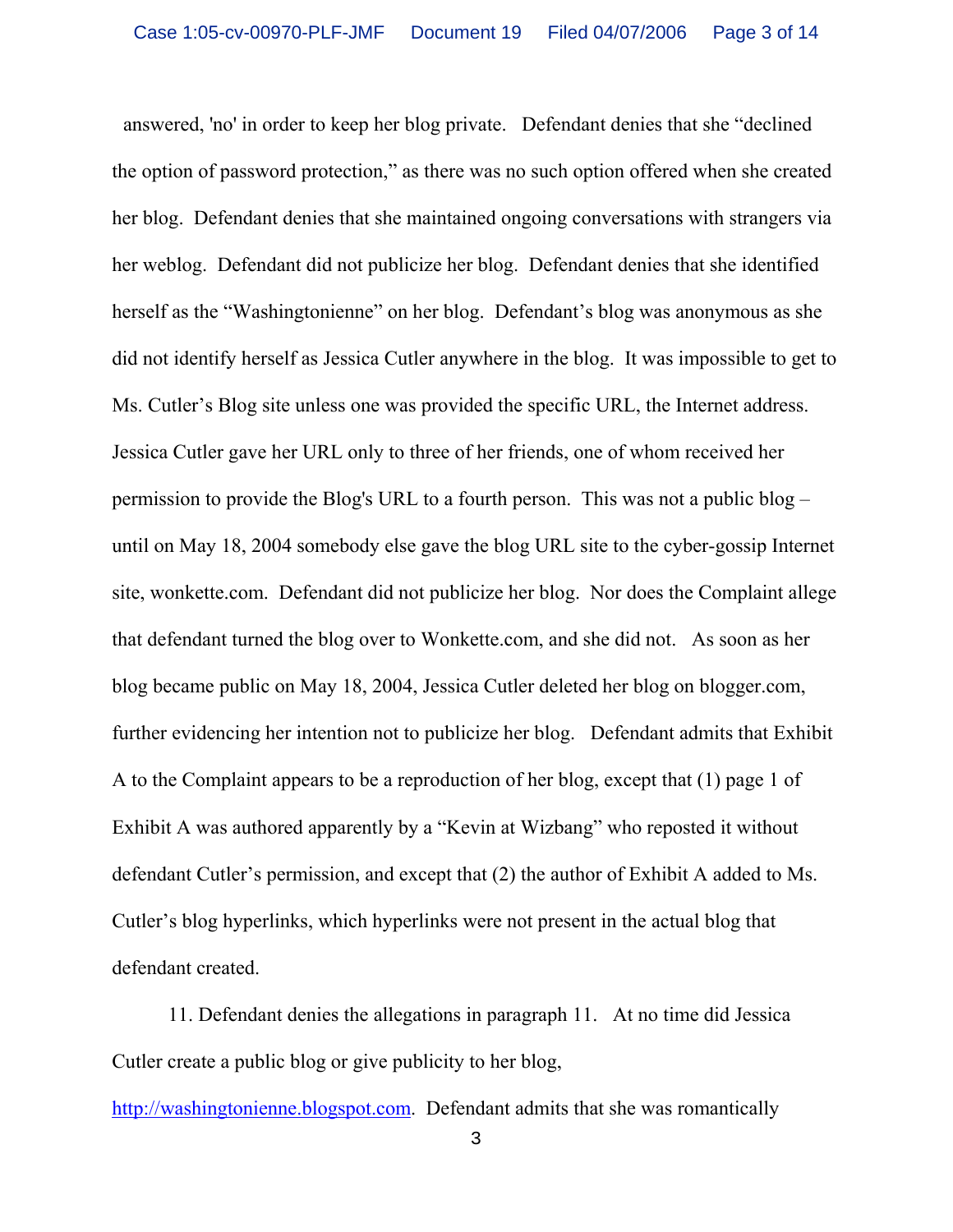involved with other men. Defendant sought to write her blog in a humorous and facetious tone for three close friends. Defendant otherwise denies the scurrilous allegations stated in paragraph 11.

12. Defendant denies the allegation of the first sentence of paragraph 12. Defendant denies that she ever used the name of Robert Steinbuch even once anywhere in her blog. Defendant admits that both she and Mr. Steinbuch openly talked about their affair at the Senate offices where they were employed. Exhibit A to the Complaint shows that on May 11, 2004, Mr. Steinbuch informed Ms. Cutler that the rumor of spankings had spread to other offices. Blog entry 5/11/04 5:54 pm. That night at dinner Plaintiff Steinbuch told Ms. Cutler that "He's really not mad about the gossip at all," that "he's actually joking around the office about it" and that "when he walks out of a room, he'll slap himself on the [back side]"  $5/12/04$  blog posting 9:28 a.m. Mr. Steinbuch does not deny he was joking around the office about the parties' affair.

13. Defendant denies that this was a public blog. In fact, Exhibit A at page 1 to the Complaint shows that it was not a public blog. Paragraph 13 purports to quote portions of defendant's blog, which speaks for itself.

14. Defendant denies the allegations of paragraph 14, denies that she was posting to a public blog, denies that she was writing a journal on how to exploit men for financial and materialistic gain, and incorporates her answer to paragraph 10 of the Complaint.

15. Defendant admits the allegations of paragraph 15, except states that Plaintiff Steinbuch continued to call her amicably on the telephone subsequent to May 18, 2004,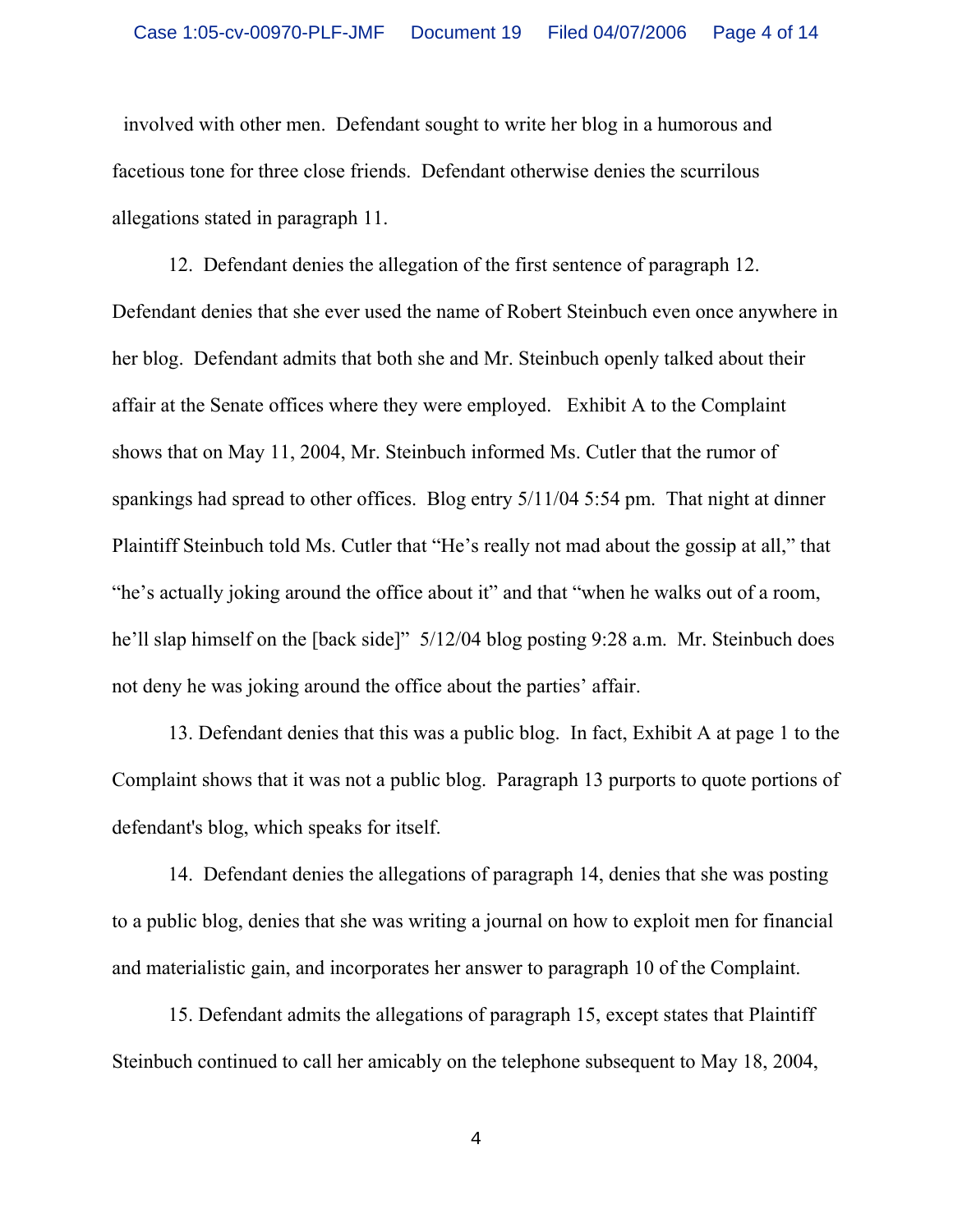speaking with her for many hours. The parties' conversations with each other continued through May 28, 2004 and beyond, with each calling the other.

16. Defendant mentioned Wonkette in her blog. Defendant denies that she included a hyperlink to Wonkette.

17. Defendant denies that she created a public blog or that she disclosed her blog to Wonkette or publicized her blog. She admits that on May 18, 2004, Wonkette was given access to the URL for her blog by an unknown third party, and that defendant deleted her blog that same day.

18. Defendant admits that on May 18, 2004 her blog became public when someone provided it to Wonkette and that she deleted her blog when she learned that it had become public.

19. Defendant admits that the contents of her private Blog received media coverage once it was publicized by Wonkette on May 18, 2004, and denies that she disclosed her Blog URL to Wonkette. The fact that the Complaint fails to allege that defendant was the person who furnished her blog URL to Wonkette is fatal to Plaintiff's claim.

20. Plaintiff admits that, after Wonkette disclosed her blog publicly, that Ms. Anna Marie Cox telephoned defendant and defendant returned her phone call. Defendant otherwise denies the truth of the allegation in paragraph 20.

21. Defendant denies Cox published Ms. Cutler's identity , as Defendant's identity had already been published on other web sites prior to Ms. Cox' publishing it on

 $\sim$  5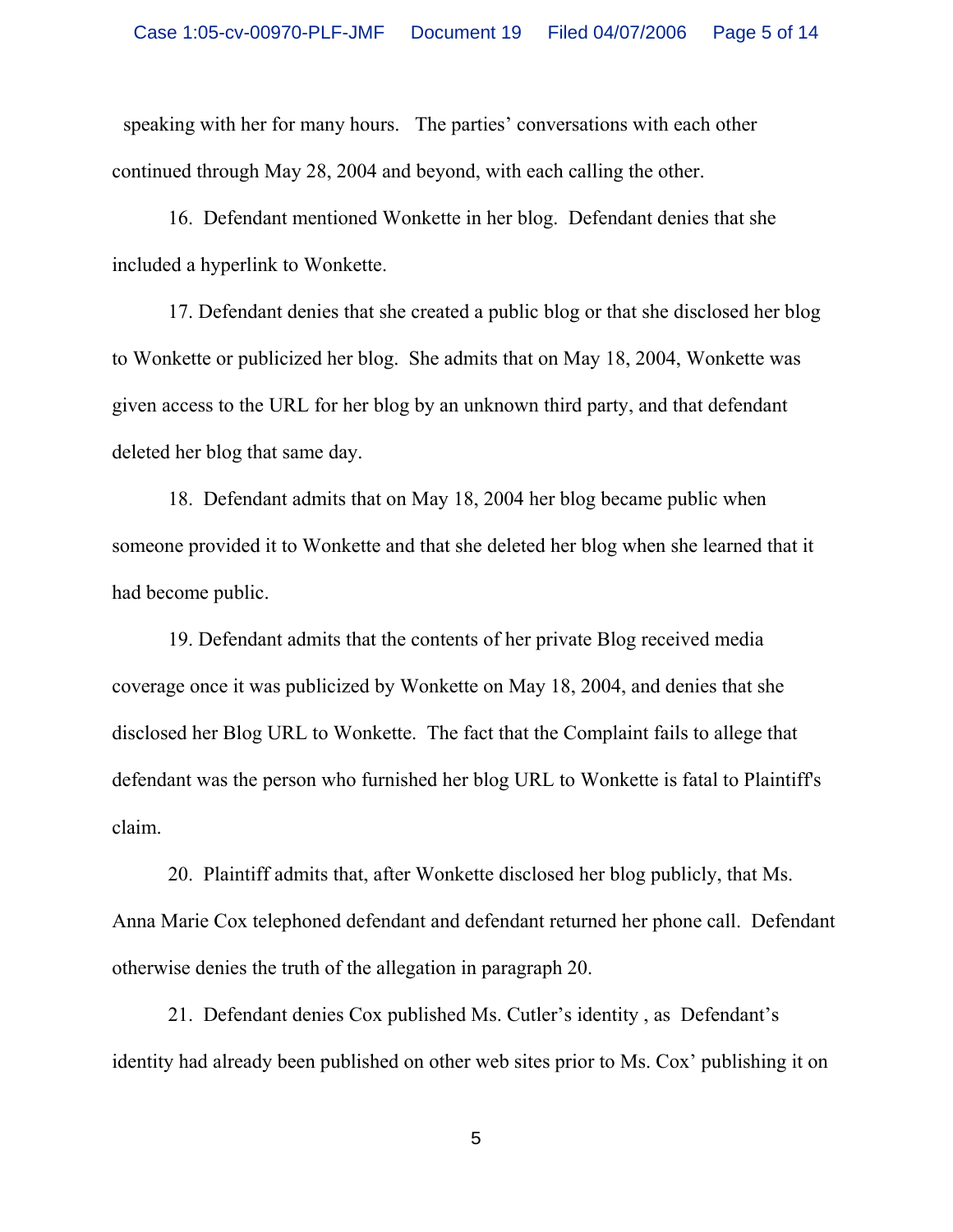Wonkette. Defendant denies that she coveted notoriety, and states that her weblog was anonymous.

22. Defendant admits paragraph 22 and states that said hiring occurred after May 18, 2004 and after she had been terminated from her job in Senator DeWine's office.

23. Defendant admits that after she was terminated by Senator DeWine's office she and Ms. Cox appeared on Fox News Cable together, not on Washington, DC Fox as the Complaint alleges.

24. Defendant admits the allegation in paragraph 24 but states that they did not pose jointly for *Playboy Magazine*.

25. Defendant denies that she sought public attention and publicity for herself while she was employed on Senator DeWine's staff and until after she was fired from her job with the U.S. Senate. Defendant denies that she disseminated the contents of her blog through the channels of mass media. Further answering, Ms. Cutler states that the publicity that commenced on May 18, 2004 prevented her from finding employment.

26. Defendant admits that she signed a contract with *Playboy Magazine* and posed for photos, but denies that she sought to capitalize on the publicity generated by her relationship with Plaintiff.

27. Defendant admits that she signed a book contract with Hyperion Books to write a novel, admits that Hyperion marketed her book as a roman a clef, but denies the other allegations contained in paragraph 27 of the Complaint. Defendant denies that her novel mentions the name of Robert Steinbuch.

 $\sim$  6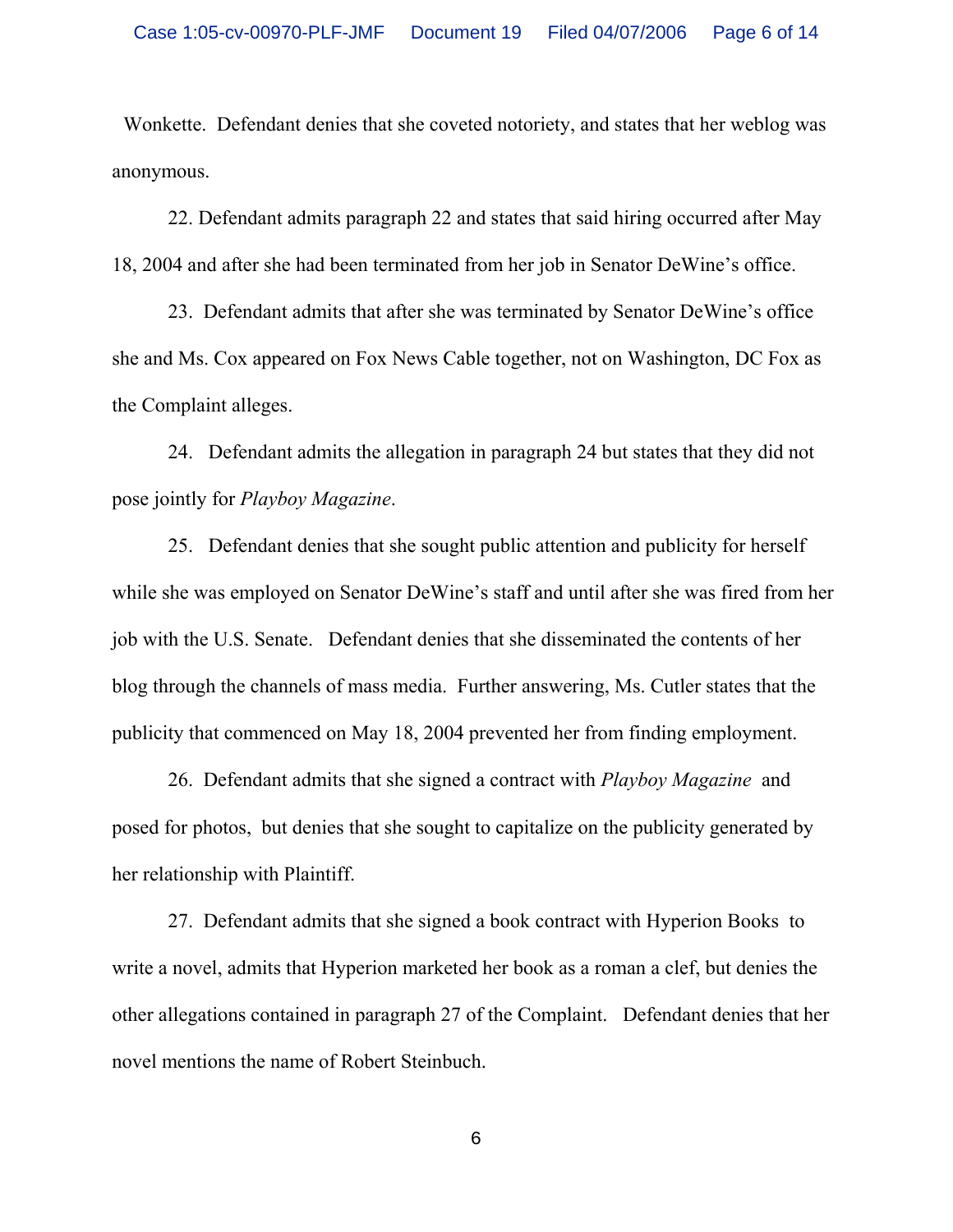28. Defendant admits that she was interviewed by the *Washington Post* 

*Magazine* and that said Magazine quoted comments that she made therein, which speak for themselves. Defendant denies that she made the statement alleged in paragraph 28.

29. Defendant repeats and incorporates her answers to the previous paragraphs of the Complaint.

30. Defendant denies the allegations or paragraph 30, denies that she committed the tort of invasion of privacy , denies that she gave publicity to her blog, and states that she deleted her blog once it was given publicity by Wonkette. The text of defendant's blog speaks for itself, and denies Plaintiff's characterizations of her blog.

31. Defendant denies the allegations of paragraph 31, denies that she sought to scandalize facts recorded in her blog, denies that she intended to say anything that was not true, and denies that she gave publicity that placed Plaintiff in a false light in the public eye.

32. Defendant denies the allegations of paragraph 32, denies that she was the one who publicized her blog, and otherwise denies the allegations therein.

33. Defendant denies the allegations of paragraph 33, and denies that she exposed private facts relating to Plaintiff on the Internet "for the entire world to read."

34. Defendant denies the allegations of paragraph 34 and denies that she caused or intended to cause such alleged emotional distress, humiliation, embarrassment or anguish to Plaintiff.

35. Defendant repeats and incorporates herein her answers to the previous paragraphs of the Complaint.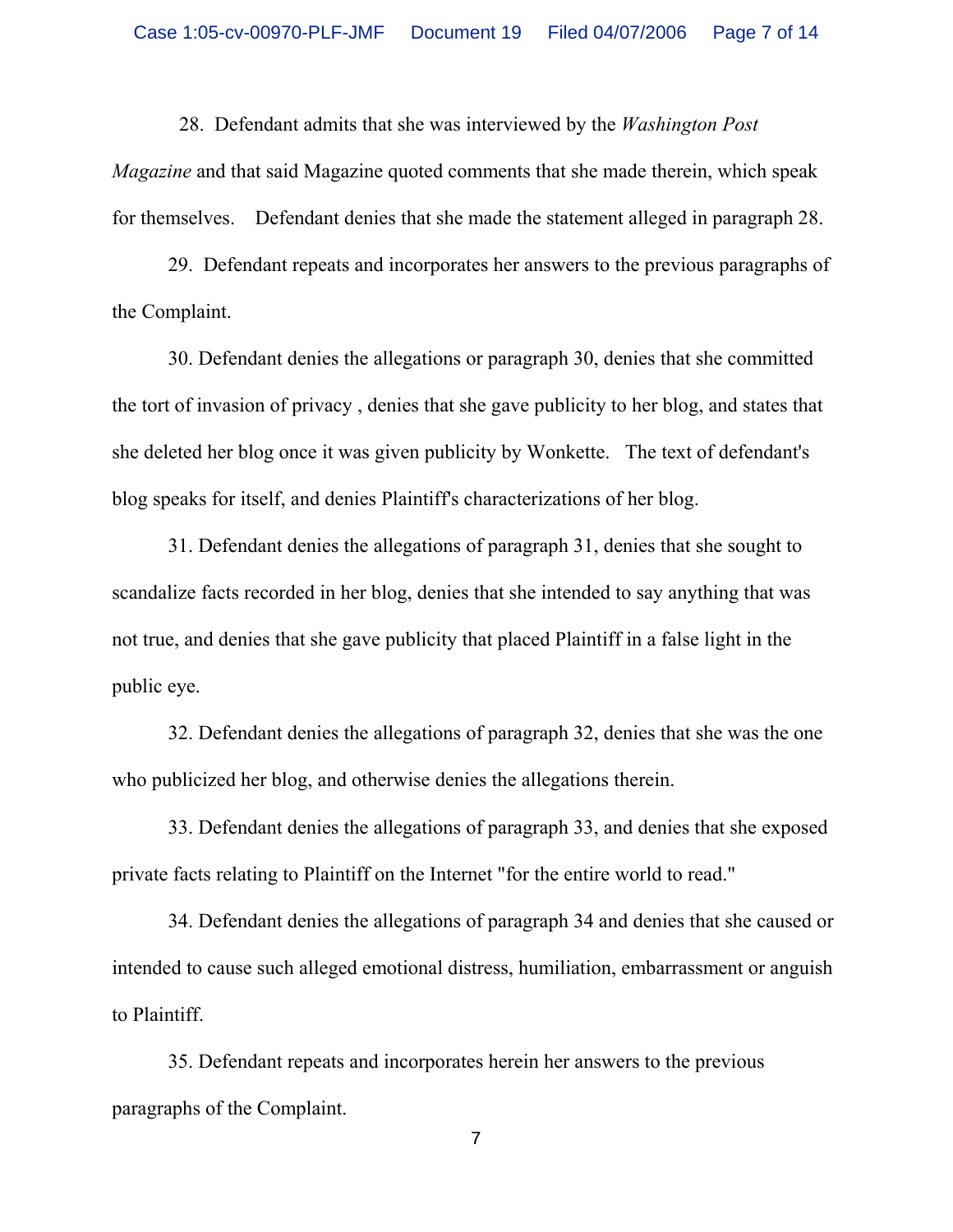36. Defendant denies the allegations of paragraph 36 of the complaint.

37. Defendant denies the allegations of paragraph 37, and denies that she caused such alleged emotional distress. Further answering, defendant states that the Complaint fails to allege any specific physical manifestations of the alleged severe emotional distress that Plaintiff claims.

38. Defendant denies the allegations of paragraph 38, and denies that she acted intentionally to cause the alleged severe emotional distress to Plaintiff.

39. Defendant denies the allegations of paragraph 39, and denies that she acted recklessly to cause the alleged severe emotional distress to Plaintiff.

40. Defendant denies the allegation of paragraph 40. Further answering, defendant states that the Complaint fails to allege any specific physical manifestations of the alleged severe emotional distress that Plaintiff claims.

41. Defendant denies the allegation of paragraph 41. Further answering, defendant states that the Complaint fails to allege any specific physical manifestations of the alleged severe emotional distress that Plaintiff claims.

### **PRAYER FOR RELIEF**

Defendant denies that Plaintiff is entitled to any compensatory or punitive damages or any other relief from Defendant.

### **AFFIRMATIVE DEFENSES**

# **FIRST AFFIRMATIVE DEFENSE**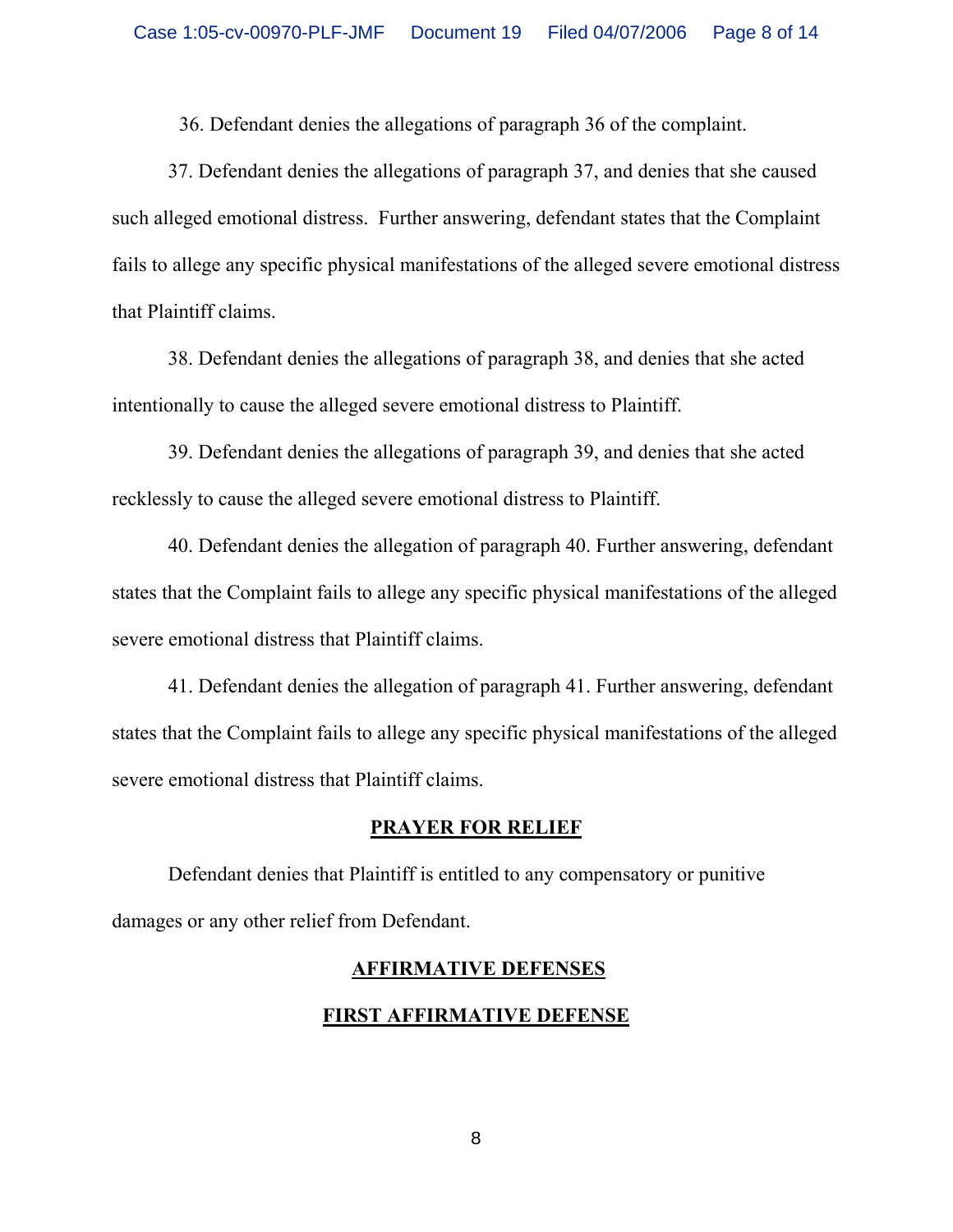Plaintiff's claims are barred by the one-year statute of limitations pursuant to D.C. Code § 12-301(4), in view of the court's ruling on April 5, 2006 that the one-year limitations period governs all claims in this case.

### **SECOND AFFIRMATIVE DEFENSE**

Defendant did not commit the tort of invasion of privacy because defendant did not publicize private facts as to Plaintiff. Defendant's Blog was not a public blog, and was done anonymously by defendant without mentioning the name of its author. In creating her blog, she elected not to have her Blog listed by Blogger.com. Even Exhibit A, page 1, to the Complaint shows that her Blog was not public: "The original Washingtonienne page was NEVER cached by Google." Defendant did not publicize her Blog. "Publicity means that the matter is made public, by communicating it to the public at large, or to so many persons that the matter must be regarded as substantially certain to become one of public knowledge." Restatement (Second) of torts Section 652D, cmt. A (1977). Further, Defendant's Blog did not once name Robert Steinbuch. Further, Jessica Cutler deleted her blog as soon as she learned that it had become publicized by Wonkette.

### **THIRD AFFIRMATIVE DEFENSE**

Plaintiff caused his own claimed embarrassment and humiliation by filing the Complaint in this action that publicly disclosed that he was the "RS" mentioned in defendant's anonymous Blog.

# **FOURTH AFFIRMATIVE DEFENSE**

Plaintiff waived any claims he might have had for alleged invasion of his right to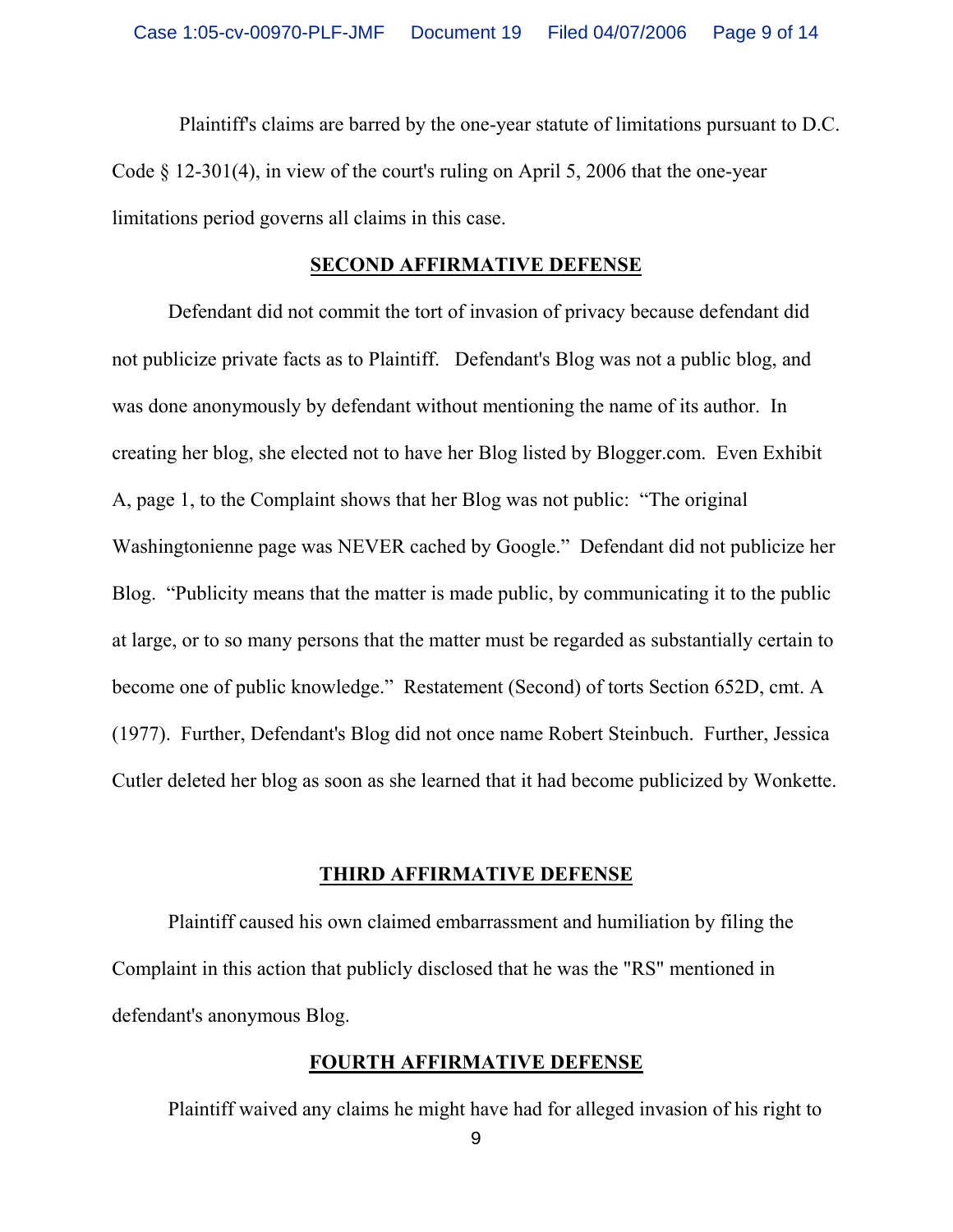privacy or intentional infliction of emotional distress. The right to privacy like other personal rights is lost by express or implied waiver or consent, or by a course of conduct which prevents its assertion. Waiver is a knowing relinquishment of a known right. Travelers Indemnity Co. v. United Food & Commercial Workers Intl. Union, 770 A.2d 978, 992 (DC 2001). The Blog attached to complaint reveals that on 5/11/04 Mr. Steinbuch informed Ms. Cutler that the rumor about sexual spankings had spread to other offices. Blog entry 5/11/04 5:54 pm. That night at dinner Plaintiff Steinbuch told Ms. Cutler that "He's really not mad about the gossip at all," that "he's actually joking around the office about it" and that "when he walks out of a room, he'll slap himself on the ass" 5/12/04 blog posting 9:28 a.m. None of these facts were denied in the Complaint. Thus, Plaintiff has admitted to his statements and conduct, each of which amounts to waiver of any claims. Moreover, Plaintiff's continuing with his affair with Jessica Cutler after he learned about the rumors about their sexual activities in the Senate offices constitutes a further waiver of his claims. Plaintiff's telephone calls to defendant subsequent to May 18, 2004 and their continuing phone conversations that lasted several hours, constitute a further waiver of his claims.

#### **FIFTH AFFIRMATIVE DEFENSE**

Information that is already in the public domain does not qualify as private facts. Respectfully, Plaintiff's own statements, joking and conduct in the Senate offices about the parties' affair, demonstrate that these were not private facts.

### **SIXTH AFFIRMATIVE DEFENSE**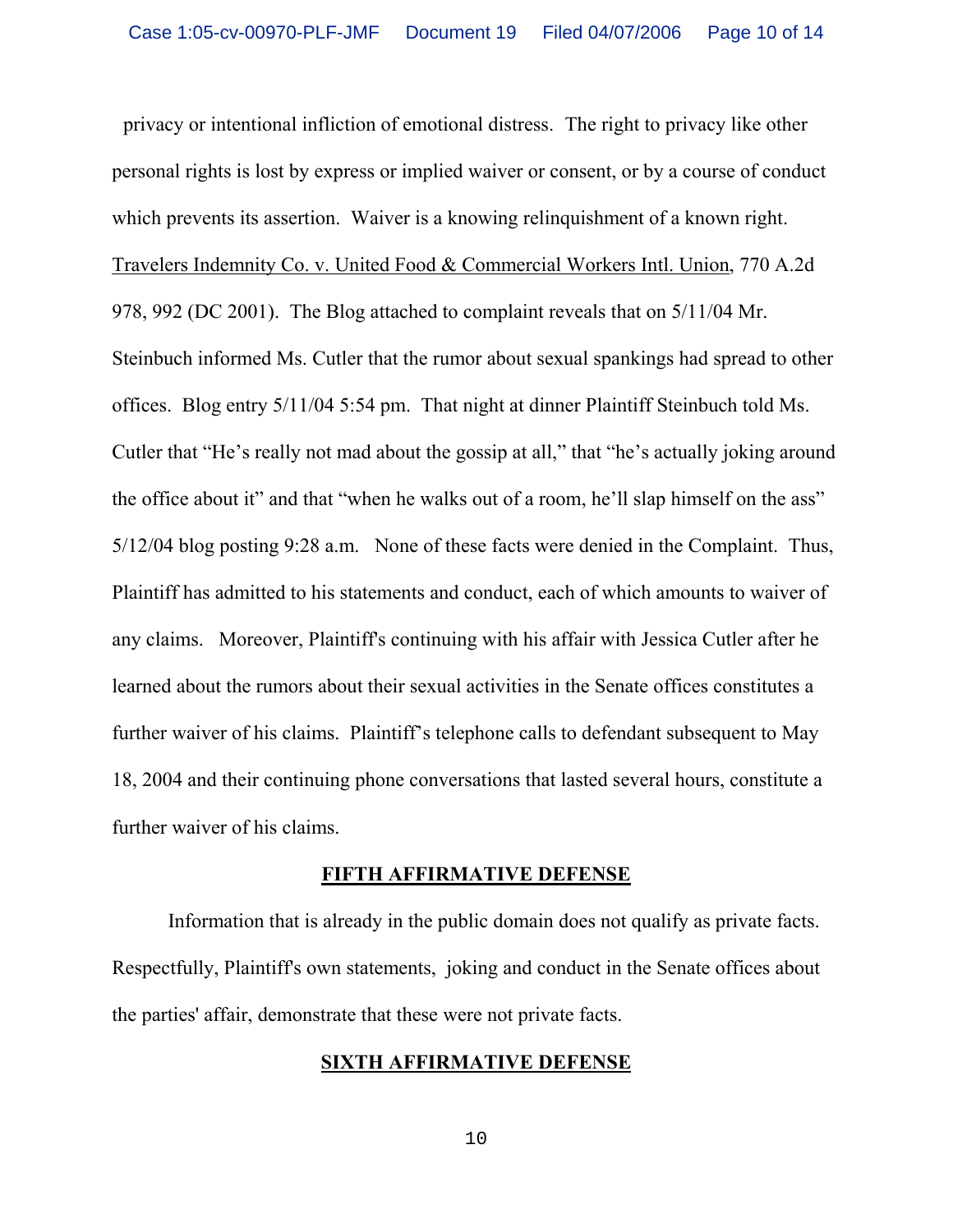The facts that were disclosed publicly by Wonkette were not "highly offensive to a reasonable person of ordinary sensibilities." Wolf v. Regardie, 553 A.2d 1213, 1220 (D.C. 1989). For example, the fact that the parties engaged in sex in a missionary position and used birth control does not meet the legal standard for statements that are highly offensive to a reasonable person of ordinary sensibilities.

### **SEVENTH AFFIRMATIVE DEFENSE**

Defendant did not commit the tort of invasion of privacy by putting Plaintiff in a false light in the public eye. Paragraph 31 merely challenges the characterization of a single opinion of defendant in her Blog, a claim which is, in any event, time barred. Mr. Steinbuch states that he only said "am I too lazy in bed?" and "I don't mind being passive" but that Ms. Cutler presented it as: "he told me that he likes submissive women." Nowhere does the Complaint allege that the statements of the Blog are *false*. As the D.C. Circuit held in Browning v. Clinton, 292 F.3d 235, 242 (DC Cir. 2002), Rule 8 of the Federal Rules of Civil Procedure requires that the plaintiff give defendant fair notice of what the plaintiff's claim is and the grounds on which it rests.

# **EIGHTH AFFIRMATIVE DEFENSE**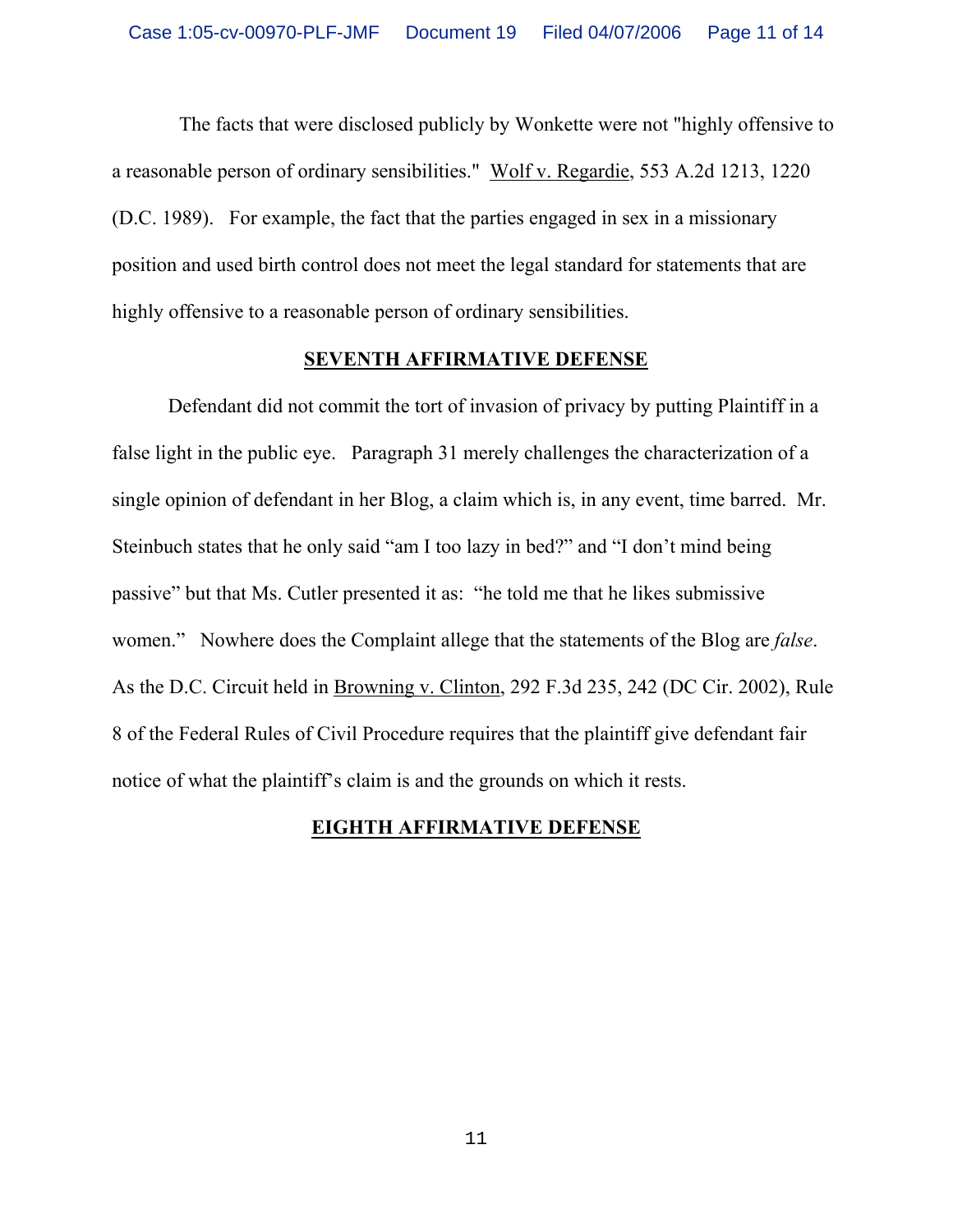Defendant did not commit the tort of intentional infliction of emotional distress. Defendant did not engage in extreme and outrageous conduct. Defendant did not "intentionally or recklessly cause severe emotional distress to another." Jung v. Jung, 791 A.2d 46, 50 (D.C. 2002) Liability does not extend to mere insults, indignities, annoyances, petty oppressions or other trivialities. It is imposed only when the conduct goes "beyond all possible bounds of decency and is regarded as atrocious and utterly intolerable in a civilized community." Waldon v. Covington, 415 A.2d 1070, 1076 (D.C. 1980). Moreover, Plaintiff has failed to allege any specific physical manifestations of the alleged severe emotional distress. See Abourezk v. New York Airline, 705 F. Supp. 656, 665 (DDC 1989) (granting summary judgment for defendant on intentional infliction of emotional distress because record devoid of allegation that plaintiff received physical or psychiatric treatment as result of conduct complained of).

# **NINTH AFFIRMATIVE DEFENSE**

The damages that Plaintiff alleges were not proximately caused by Defendant.

# **TENTH AFFIRMATIVE DEFENSE**

Plaintiff's alleged damages are speculative and unsubstantiated, consequently, Plaintiff is barred from recovering any costs or damages he claims to have incurred.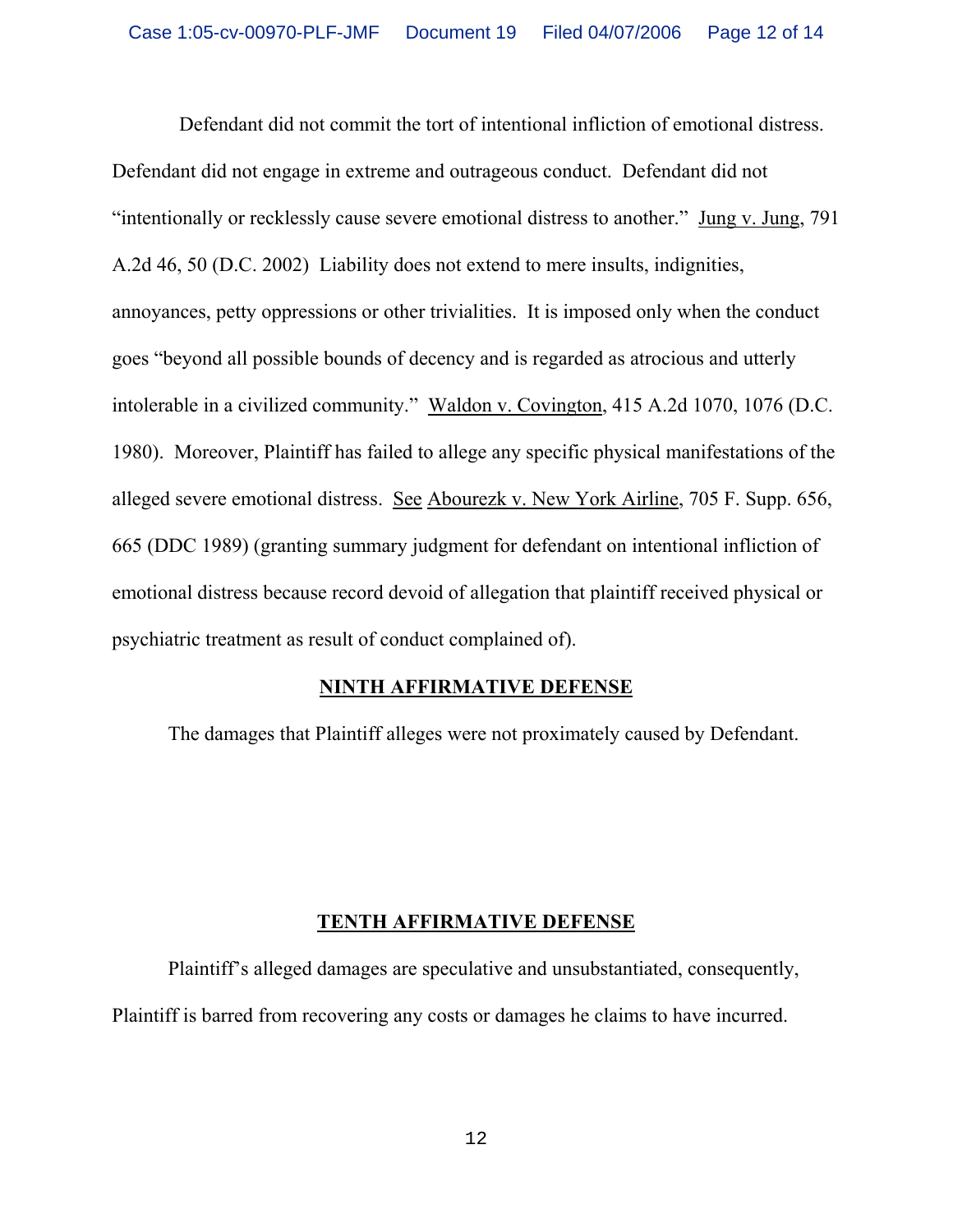#### **ELEVENTH AFFIRMATIVE DEFENSE**

Plaintiff's claims are barred by his own conduct in himself publicizing the allegations of Ms. Jessica Cutler's blog as pertaining to him, notwithstanding that her blog did not name Robert Steinbuch and did not name Jessica Cutler.

#### **TWELFTH AFFIRMATIVE DEFENSE**

This is a case about Plaintiff, a powerful Senator's counsel on the Senate Judiciary Committee, electing to have sex with an intoxicated entry-level female staffer after she had too many drinks at Union Station. Maybe it is not as newsworthy as the former President's affair with Monica Lewinsky. But it is newsworthy just the same, as shown by the media frenzy that ensued through no fault of defendant's once somebody revealed her nonpublic blog's URL to Wonkette.com. It was not Jessica Cutler's intention to see her anonymous blog publicized. Nevertheless, the American people have a legitimate interest in how our Government personnel behave. "It is a defense to a claim of invasion of privacy that the matter publicized is of general public interest." Vassiliades v. Garfincle's, 492 A.2d 580, 589 (DC 1985); Peckham v. Boston Herald, 719 N.E. 2d 888, 894 (Mass. Ct. App. 1999)(workplace liaison between employee and her superior is issue of "general modern public interest").

### **THIRTEENTH AFFIRMATIVE DEFENSE**

Plaintiff's claims are, moreover, barred by equitable doctrines including estoppel, laches, waiver and unclean hands.

WHEREFORE, Defendant Jessica Cutler respectfully prays:

A. That the Complaint in this action be dismissed;